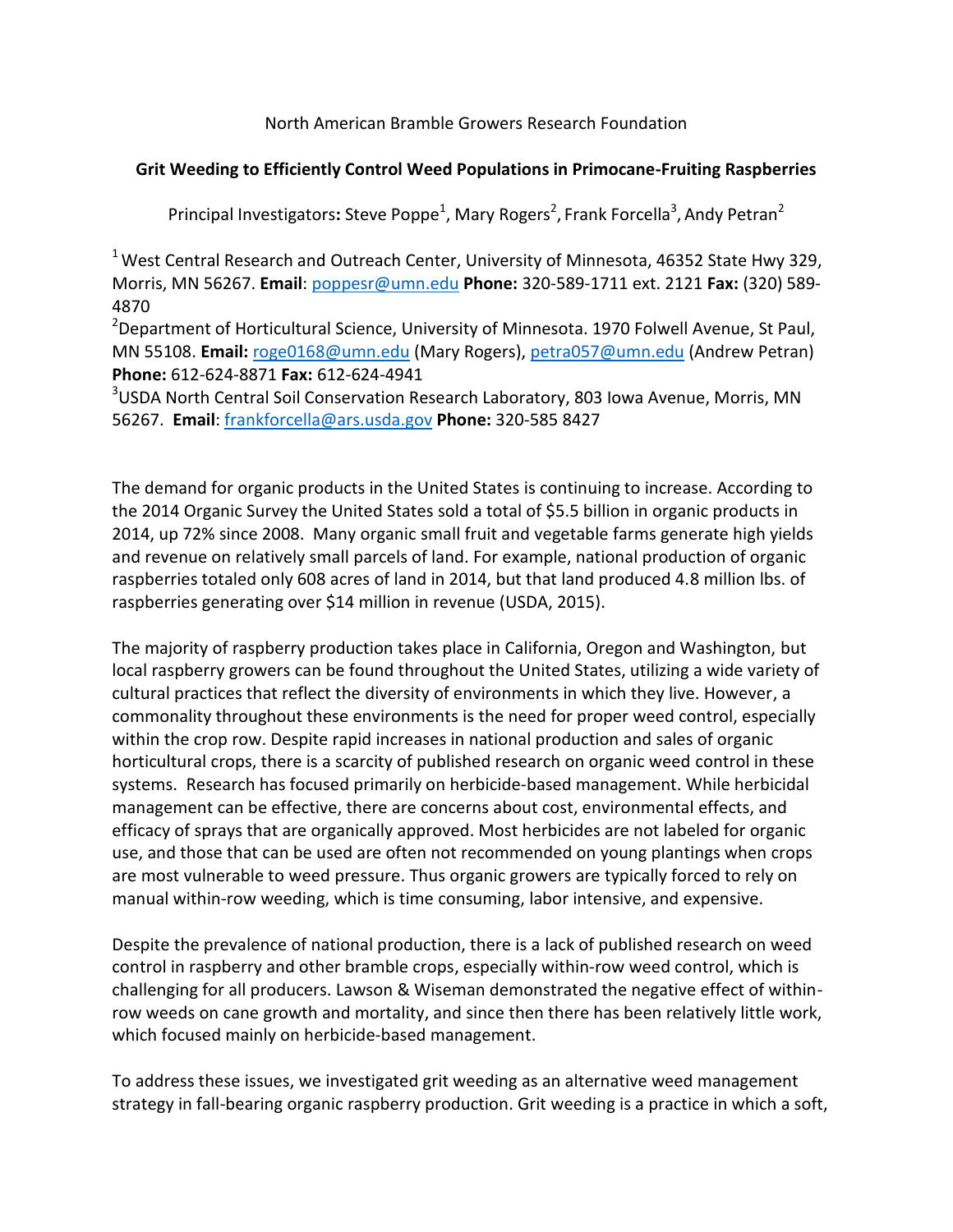abrasive substrate (e.g., corn cob grit) is propelled via compressed air towards weed seedlings for within-row weed control. Since the practice utilizes decomposable agricultural waste it is cost effective and can be used on organic systems. Grit weeding has demonstrated effective weed control in corn, soybean, tomato and pepper without negatively affecting yields and was shown to control weed populations without damaging crop seedlings.

The rate and frequency of grit application for effective weed control has been investigated, but never applied for use in brambles. In 2017 we investigated the application of grit on weeds and raspberry primocanes within the plant row compared to traditional hand weeding techniques. We measured weed population, time to hand weed, and raspberry plant growth, (dry weight of the entire plant above ground) in a  $1<sup>st</sup>$  and  $2<sup>nd</sup>$  year raspberry planting.

The field study took place at the University of Minnesota West Central Research and Outreach Center in Morris, MN (45.5919° N, 95.9189° W) on a prairie mollisol soil on USDA organically certified land. The experiment was split into two blocks, based on age of raspberry plants. The first block consisted of two 76' rows of  $1<sup>st</sup>$  year fall-bearing 'Himbo Top' raspberries, and the second block consisted of one 76' row of 2<sup>nd</sup> year 'Himbo Top' plants. Four replications of three treatments (hand weeded, grit weeded, non-weeded check) were completely randomized within the  $1<sup>st</sup>$  year block, and three replications of two treatments (grit weeded and nonweeded check) were completely randomized within the 2<sup>nd</sup> year block to trial the effectiveness and efficiency of grit weeding for within-row weed management (Figure 1). Grit weeding was performed using a modified air compressor and blasting corncob grit towards the base of raspberry canes.



**Figure 1.** Two-block experimental design of grit-weeding project, Morris, MN 2017.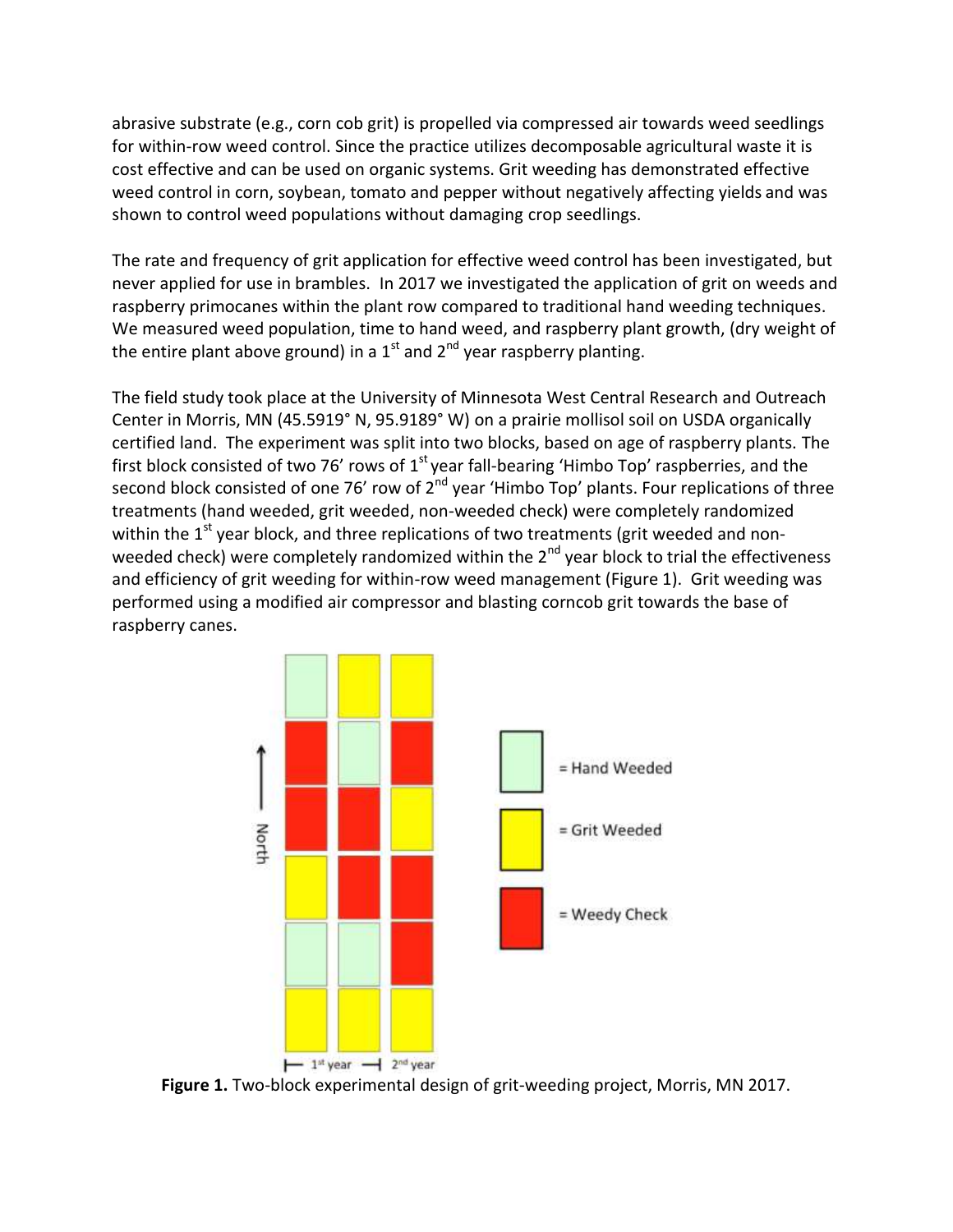In both plantings, six 12' plots were established in each 76' row, and treatments were assigned randomly to these plots. Data collection also included total time for grit weeding and handweeding dedicated in each treatment replicate. Hand weeding and grit weeding began on June 2, 2017 as weed seedlings begin to emerge. Grit weeding continued throughout June and early July.

**Results and Analysis:** All of the annual broadleaf and grass plants succumbed nicely to the grit application in each block (Pictures 1 & 2). The most abundant weeds were common lambsquarters and redroot pigweed (Picture 3). These plants were eliminated by both handand grit-weeding. A troublesome "weed" that remained in the grit-weeding treatment was bluegrass, which was used for planting between the raspberry rows and crept into the withinrow areas. The bluegrass may look delicate, but it withstood grit abrasion quite well. Grit weeding applications were performed 7 times between June 2 and July 12, 2017 (Picture 1). Hand weeding was performed 6 times between June 12 and July 12, 2017 (Picture 2).



Picture 1 1st-Year Raspberry Grit-weeded 12 July 2017 Note tufts of bluegrass (Poa pratensis) within plot.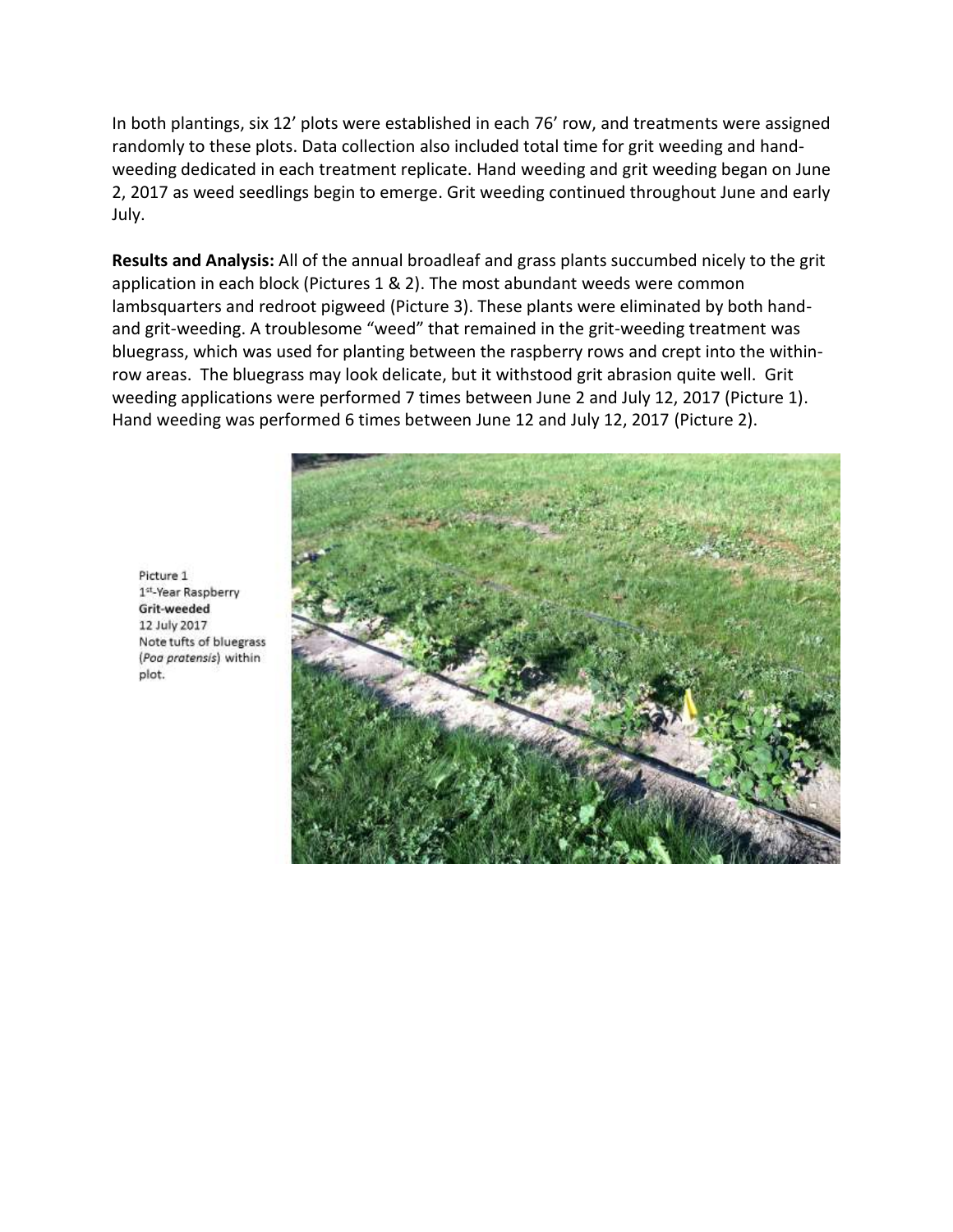Picture 2 1st-Year Raspberry Hand-weeded 12 July 2017 Note bluegrass (Poa pratensis) alleys around plot.



Picture 3. 1<sup>st</sup>-year raspberry weedy check 18 July 2017.

Within the  $1<sup>st</sup>$  year planting block, hand- and grit-weeded treatments had similarly low amounts of average weed dry weight, and considerably less than the weedy check (Figure 2). This shows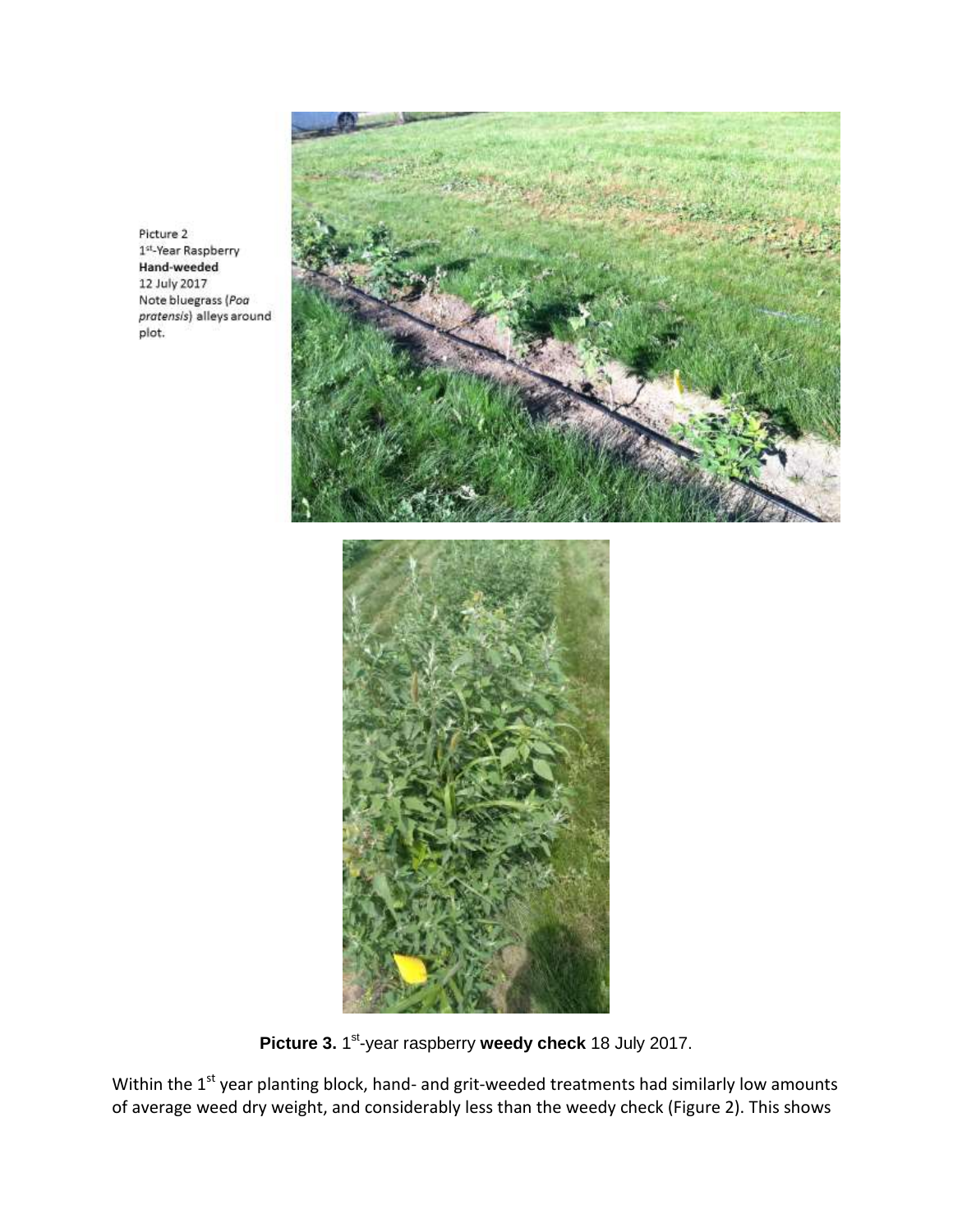that for our experiment, grit weeding was as effective as hand weeding at suppressing withinrow weed pressure. However, average total weeding time was higher in the grit weeded treatments than hand weeded (Figure 3). While this implies that grit weeding may be a more labor-intensive technique than hand weeding, we believe that a simple design alteration may considerably reduce grit-weeding times. As mentioned above, the majority of grit weeding time was spent on control of bluegrass whose light-weight seeds had dispersed at sowing from the between-row walkways into the within-row bramble areas. Thus, we advise not to sow bluegrass at or close to the time of primocane transplantation. A single manual hoeing can eliminate the bluegrass.



**Figure 2.** Average dry weight of each treatment within 1<sup>st</sup> year planting block.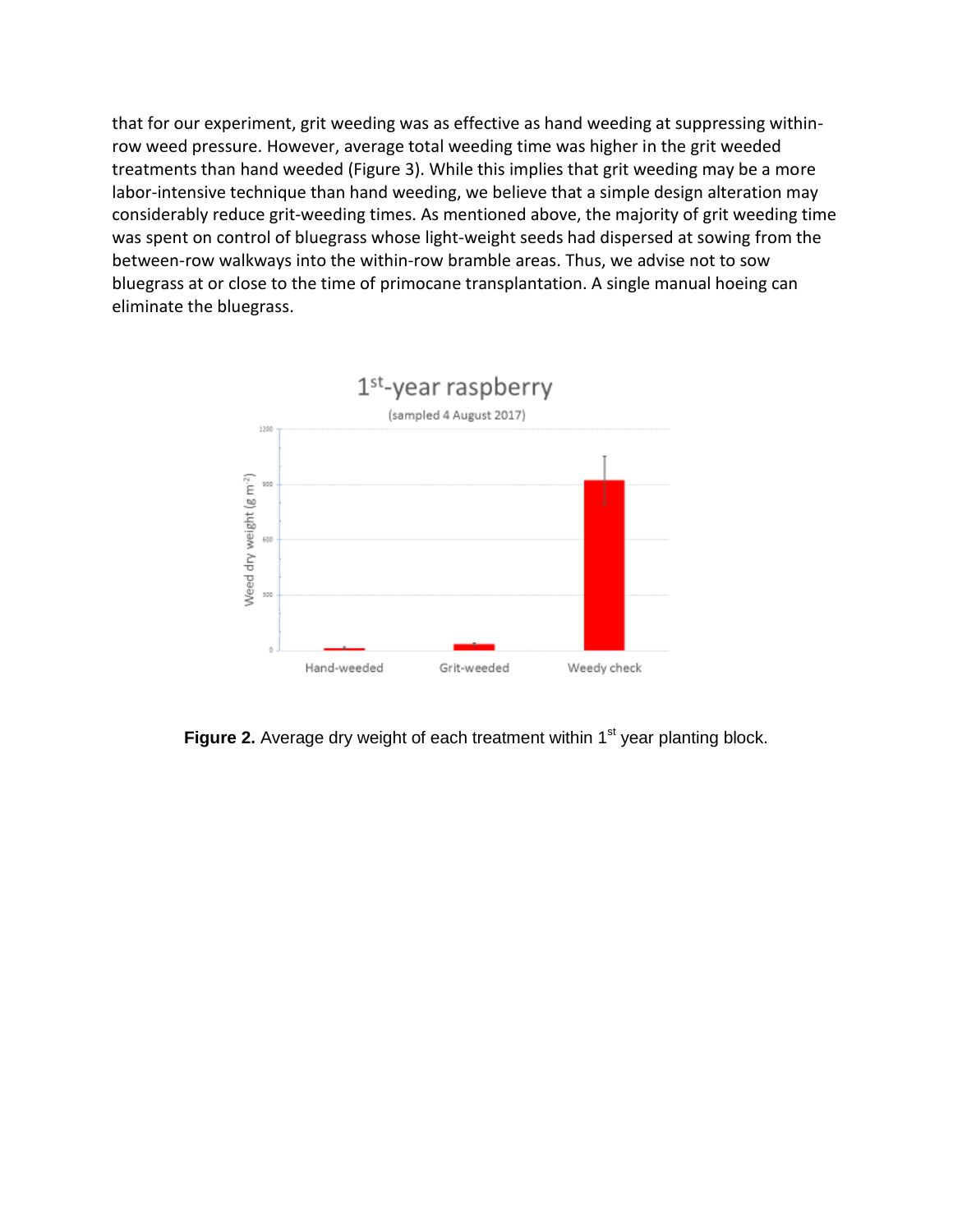

Grit-weeding was performed seven times between 2 June to 12 July. Hand-weeding was performed six times between 12 June and 12 July.

**Figure 3.** Average weeding time of hand- grit-weeded treatments within 1<sup>st</sup> year planting block.

In the  $2^{nd}$  year planting block, block size limited the number of treatments to only grit-weeding and a weedy check (three plots for each). Weed emergence began much earlier in this experiment and included winter annuals such as field pennycress. Consequently, grit applications commenced earlier than in the previous experiment, but also had to cease earlier to avoid injury to the rapidly developing raspberry plants. A total of two applications were made between late April and late May. Average weed dry weights of the grit and weedy check treatments of the  $2^{nd}$  year block were recorded in mid June, about two weeks after the cessation of grit-weeding. All aboveground weed growth within each plot was cut and collected. Some weed regrowth occurred, which was cut and harvested near the end of the growing seaon in August. Early grit-weeding greatly reduced weed biomass (Figure 4) in the 2<sup>nd</sup>year planting, which effectively eliminated early-season weed-raspberry competition. By August regrowth of weeds had occurred in both treatments, but raspberry plants were so large by that time that the presence of weeds was not easily noticeable in either treatment.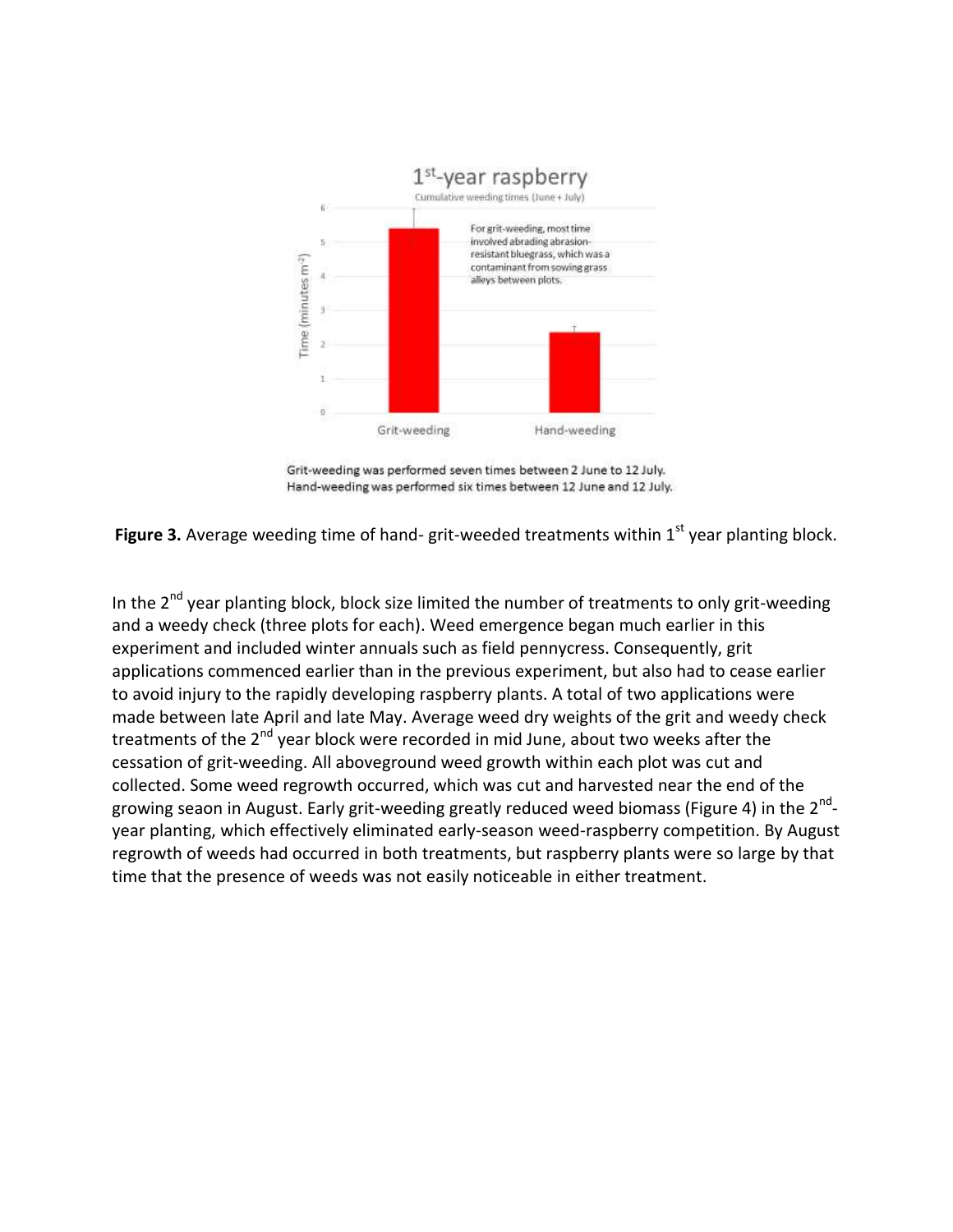

Figure 4. Average weed dry weight of weedy and grit-weeded treatments within the 2<sup>nd</sup> year planting block at two sampling dates, 2017.

In the  $1^{st}$ -year planting, raspberry dry weight within the hand- and grit-weeded treatments were similar, while plants within the weedy check had lower dry weights (Figure 5). This showed that grit weeding and hand weeding were equally effective at increasing raspberry plant vigor via reducing weed competition.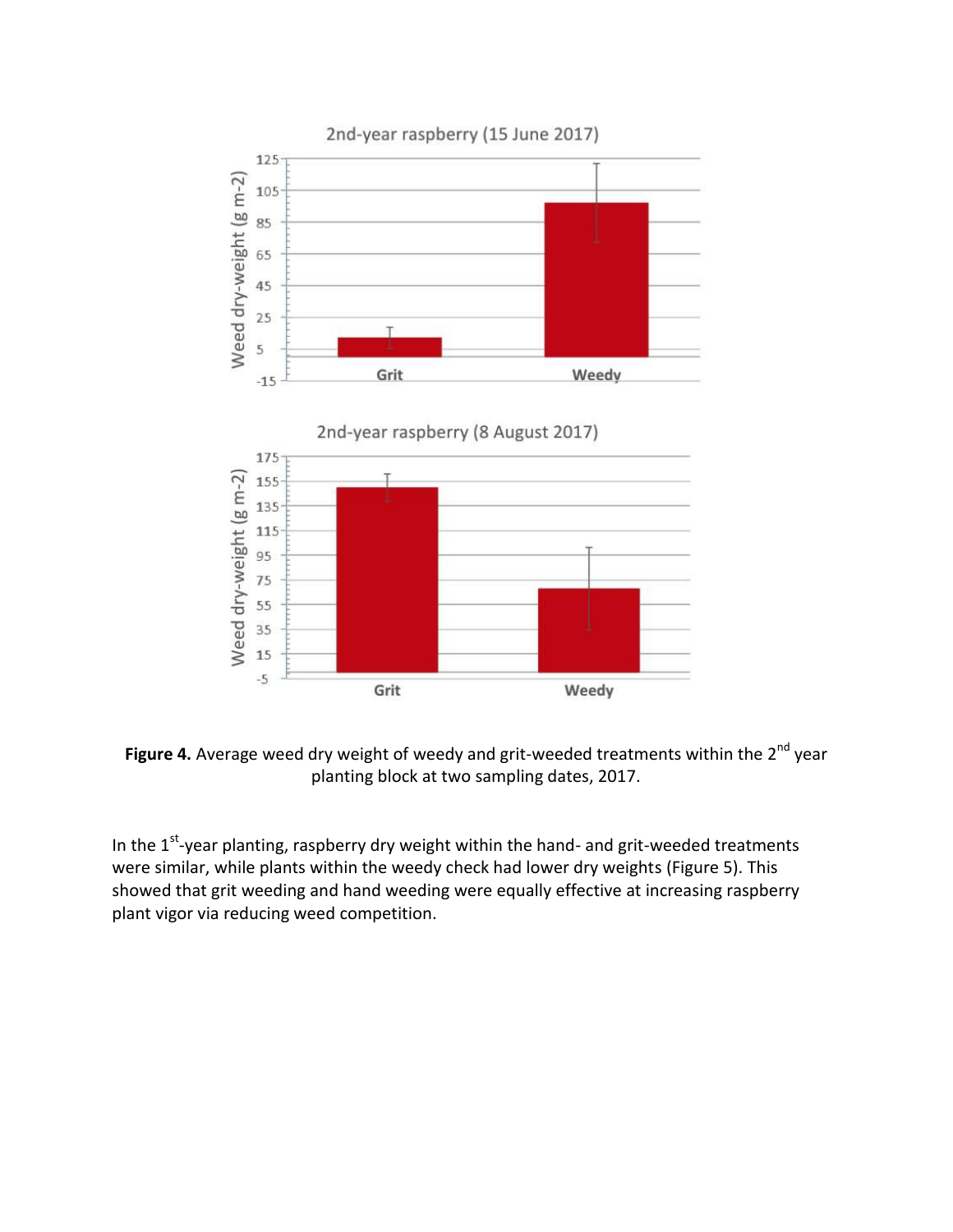

**Figure 5.** Average dry weight of raspberry plants in each treatment.

In this project we demonstrated that grit weeding displays similar effectiveness at reducing weed pressure and increasing raspberry vigor as hand weeding. We maintain that careful choice of walkway material in future experiments will likely reduce grit weeding time, possibly at or below average hand weeding times. However, even using our observed weeding time averages, growers may still prefer grit weeding over hand weeding techniques. This is because grit weeding is a more mechanized technique that is less stressful on the grower, requiring little to no bending or crawling. The physical ease of grit weeding may be preferable to growers, even if it may take more time to conduct. We recommend that future experiments analyze the use of grit weeding in plots with walkway covers that are not naturally resistant to abrasion (i.e., not turf grasses), and also the potential of granular fertilizers to be incorporated into grit mixtures. This 'ferti-weeding' may build plant-available fertility while simultaneously reducing weed pressure.

## *References*

Lawson, H and J Wiseman. 1976. Weed competion in spring-planted raspberries. Weed Res 16(3), 155-162.

2014 Organic Survey, https://www.agcensus.usda.gov/publications/organic\_survey/